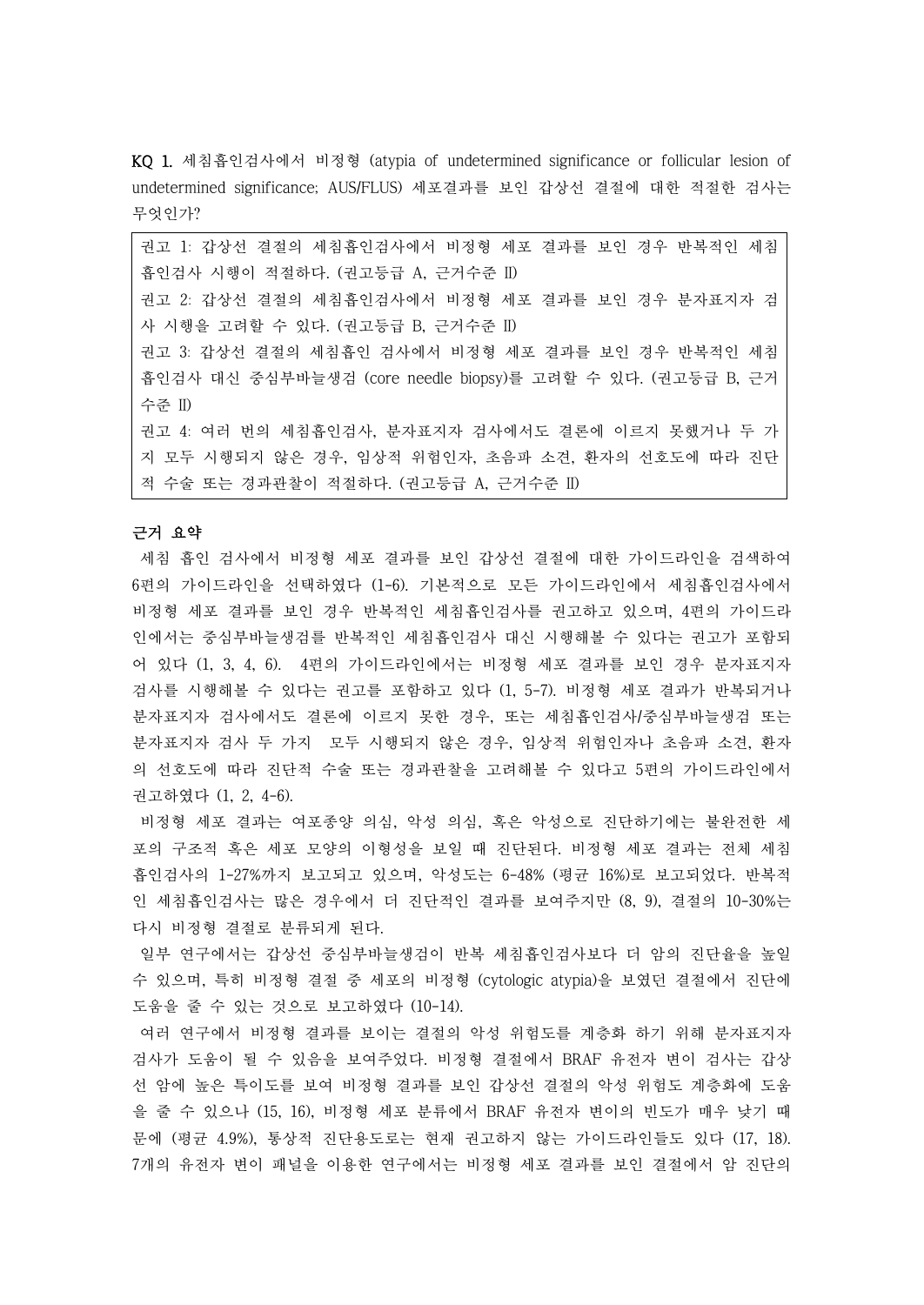민감도를 63-80%까지 상승시킬 수 있는 것으로 보고하였다(19, 20). miRNA 기반의 167개 유 전자에 대한 gene expression classifier (GEC)을 이용한 경우 암에 대한 높은 민감도와 (90%) 음성예측도 (95%)를 보였으며 (21), mRNA, miRNA, DNA를 이용한 multiplatform testing을 이용하는 경우 높은 민감도 (85%)와 음성예측도 (94%)를 얻을 수 있으므로 (22), GEC 검사에서 음성 결과를 보이는 경우에는 수술 대신 추적 관찰을 고려할 수 있다.

최근 연구에서는 결절의 초음파 소견이 비정형 결절에서 악성도를 예측하는데 도움을 줄 수 있으며, 초음파의 악성의심 소견의 양성 예측도는 60-100%로 보고하였다 (23-26). 반복적 세침흡인검사나 분자표지자 검사에서도 결론에 이르지 못한 경우, 임상적인 고위험군 또는 초음파상 악성의심 소견이 있는 환자의 경우, 또는 세포의 비정형 (cytologic atypia)의 아분 류 (subcategory)인 환자의 경우, 환자의 선호도를 고려하여 전절제술이나 엽절제술등의 수 술적 처치를 고려할 수 있으며, 초음파상 악성의심 소견이 없는 경우나 임상적인 위험인자 가 없는 경우에서 경과관찰을 시행할 수 있다 (27).

#### 권고 고려사항

#### 1. 이득과 위해 (Benefit and Harm)

갑상선초음파 검사는 갑상선 결절의 발견 및 진단에 있어 매우 민감한 검사 방법으로, 방 사선 노출에 대한 위험이 없고, 갑상선 실질의 변화 등에 대한 평가도 가능하다. 갑상선 결 절의 초음파 유도 하 세침흡인검사는 비교적 쉽고 안전한 검사로 적절한 교육을 받은 갑상 선 진료를 전문으로 하는 의사라면 누구나 시행할 수 있는 검사법이다. 그러나 시술의 기술 적 숙련도와 다양한 기술적 인자에 대한 이해에 따라 다양한 빈도의 비진단적 결과가 나올 수 있어, 이를 최대한 줄이려는 노력이 필요하다. 보고된 합병증은 0~8.6%이며, 대부분이 갑 상선 주변의 혈종, 갑상선의 부종, 일시적인 목소리 변화 등이며, 입원이 필요한 정도의 중 증 합병증은 거의 보고되지 않았다. 출혈 성향이나 이에 대한 기왕력이 있는 경우 등에 대 한 사전 준비와 합병증에 대한 적절한 예방 및 처치방법 등에 대해 잘 알고 있어야 한다.<br>갑상선 결절의 세침흡인검사는 갑상선 결절의 세포병리적 진단에 가장 우선되고 중요한 검 사로 갑상선 결절에 대해 세침 흡인 검사를 반복하는 것은 위험도가 낮고 비교적 정확한 검 사이다.<br>갑상선 중심부바늘생검의 경우, 비정형 세포 결과를 보인 갑상선 결절에서 높은 진단율을

보였으며, 이전 여러 연구와 가이드라인에서 숙련된 시술자가 시행하는 경우 안전하고 환자 들이 잘 견딜 수 있는 검사로 제시하고 있다. 그러나 시술자의 기술적 숙련도와 지식에 따 라 다양한 합병증이 발생할 수 있으므로, 갑상선 중재시술을 익숙하게 시행할 수 있으며 경 부의 해부학에 대해서 숙지하고 있는 전문가가 시행할 수 있어야 한다.

### 2. 국내 수용성과 적용성 (Acceptability and Applicability)

6개 진료 가이드라인에서 모두 반복 세침흡인검사를 시행할 수 있음을 권고하고 있고, 4 개 가이드라인에서 분자표지자 검사와 중십부바늘생검을, 5개 가이드라인에서 비정형세포 결과가 반복되거나 분자표지자 검사에서도 결론에 이르지 못한 경우, 또는 세침흡인검사/중 심부바늘생검 또는 분자표지자 검사 두 가지 모두 시행되지 않은 경우, 임상적 위험인자나 초음파 소견, 환자의 선호도에 따라 진단적 수술 또는 경과관찰을 고려해볼 수 있다고 권고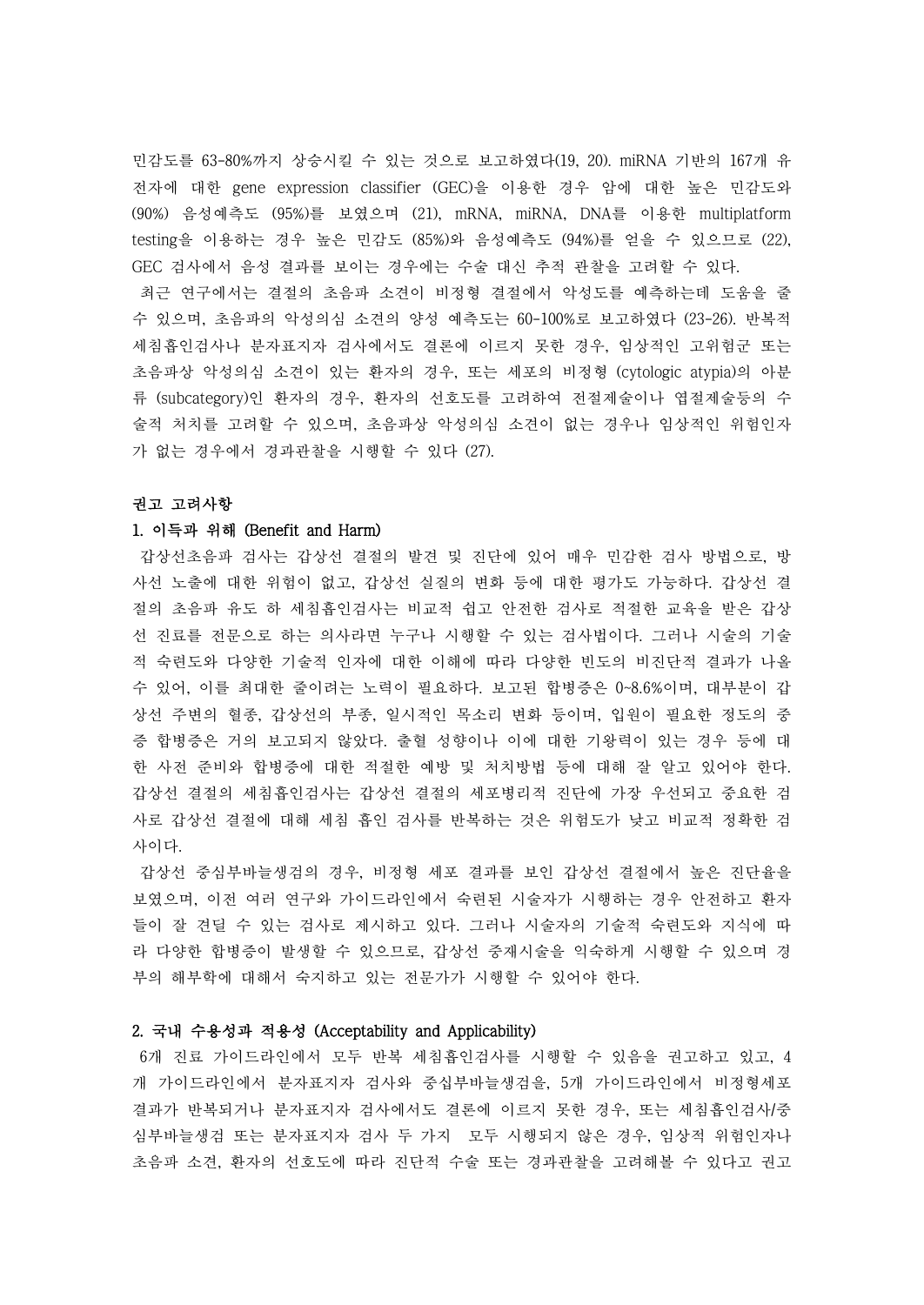하였다. 지침에 대한 국내 수용성 및 적용성 평가 결과, 갑상선 세침흡인검사, 중심부바늘생 검, 경과관찰 또는 진단적 수술을 적용하는 것은 모두 무리가 없는 것으로 판단되었다.<br>- 다만 분자표지자 검사의 경우 국내에서 시행할 수 있는 일부 종류 (BRAF점, NRAS점, RET 유전자 돌연변이 검사)의 한하여 국내에서 적용 할 있을 것으로 보이며, 그 외 검사의 경우 의 현재 연구목적으로만 시행할 수 있어 현재 시점에서 국내 임상현장에 적용하기에는 어려 움이 있을 수 있겠다. 수용성과 적용성 평가표는 부록2에 제시되었다.

# 3. 검사별 방사선량

경부 초음파검사 0, 초음파 유도 하 세침 흡인 검사 0, 조직검사 0

# 참고문헌

- 1. Haugen BRA, E. K.Bible, K. C.Doherty, G. M.Mandel, S. J.Nikiforov, Y. E.Pacini, F.Randolph, G. W.Sawka, A. M.Schlumberger, M.Schuff, K. G.Sherman, S. I.Sosa, J. A.Steward, D. L.Tuttle, R. M.Wartofsky, L. 2015 American Thyroid Association Management Guidelines for Adult Patients with Thyroid Nodules and Differentiated Thyroid Cancer: The American Thyroid Association Guidelines Task Force on Thyroid Nodules and Differentiated Thyroid Cancer. Thyroid 2016;26(1):1-133. doi: https://dx.doi.org/10.1089/thy.2015.0020
- 2. Gharib HP, E.Garber, J. R.Duick, D. S.Harrell, R. M.Hegedus, L.Paschke, R.Valcavi, R.Vitti, P.Aace Ace Ame Task Force on Thyroid Nodules. American Association of Clinical Endocrinologists, American College of Endocrinology, and Associazione Medici Endocrinologi Medical Guidelines for Clinical Practice for the Diagnosis and Management of Thyroid Nodules--2016 Update. Endocr Pract 2016;22(5):622-639. doi: https://dx.doi.org/10.4158/EP161208.GL
- 3. Na DG, Baek JH, Jung SL, Kim J-h, Sung JY, Kim KS, Lee JH, Shin JH, Choi YJ, Ha EJ, Lim HK, Kim SJ, Hahn SY, Lee KH, Choi YJ, Youn I, Kim YJ, Ahn HS, Ryu JH, Baek SM, Sim JS, Jung CK, Lee JH. Core Needle Biopsy of the Thyroid: 2016 Consensus Statement and Recommendations from Korean Society of Thyroid Radiology. Korean J Radiol 2017;18(1):217-237.
- 4. Shin JH, Baek JH, Chung J, Ha EJ, Kim J-H, Lee YH, Lim HK, Moon W-J, Na DG, Park JS, Choi YJ, Hahn SY, Jeon SJ, Jung SL, Kim DW, Kim E-K, Kwak JY, Lee CY, Lee HJ, Lee JH, Lee JH, Lee KH, Park S-W, Sung JY, Korean Society of Thyroid R, Korean Society of R. Ultrasonography Diagnosis and Imaging-Based Management of Thyroid Nodules: Revised Korean Society of Thyroid Radiology Consensus Statement and Recommendations. Korean journal of radiology 2016;17(3):370-395. doi: 10.3348/kjr.2016.17.3.370
- 5. NCCN®. NCCN Clinical Practice Guidelines in Oncology (NCCN Guidelines®) Thyroid Carcinoma, Version 1. 2019. Published 2019. Updated March 28, 2019. Accessed 2019 5/26.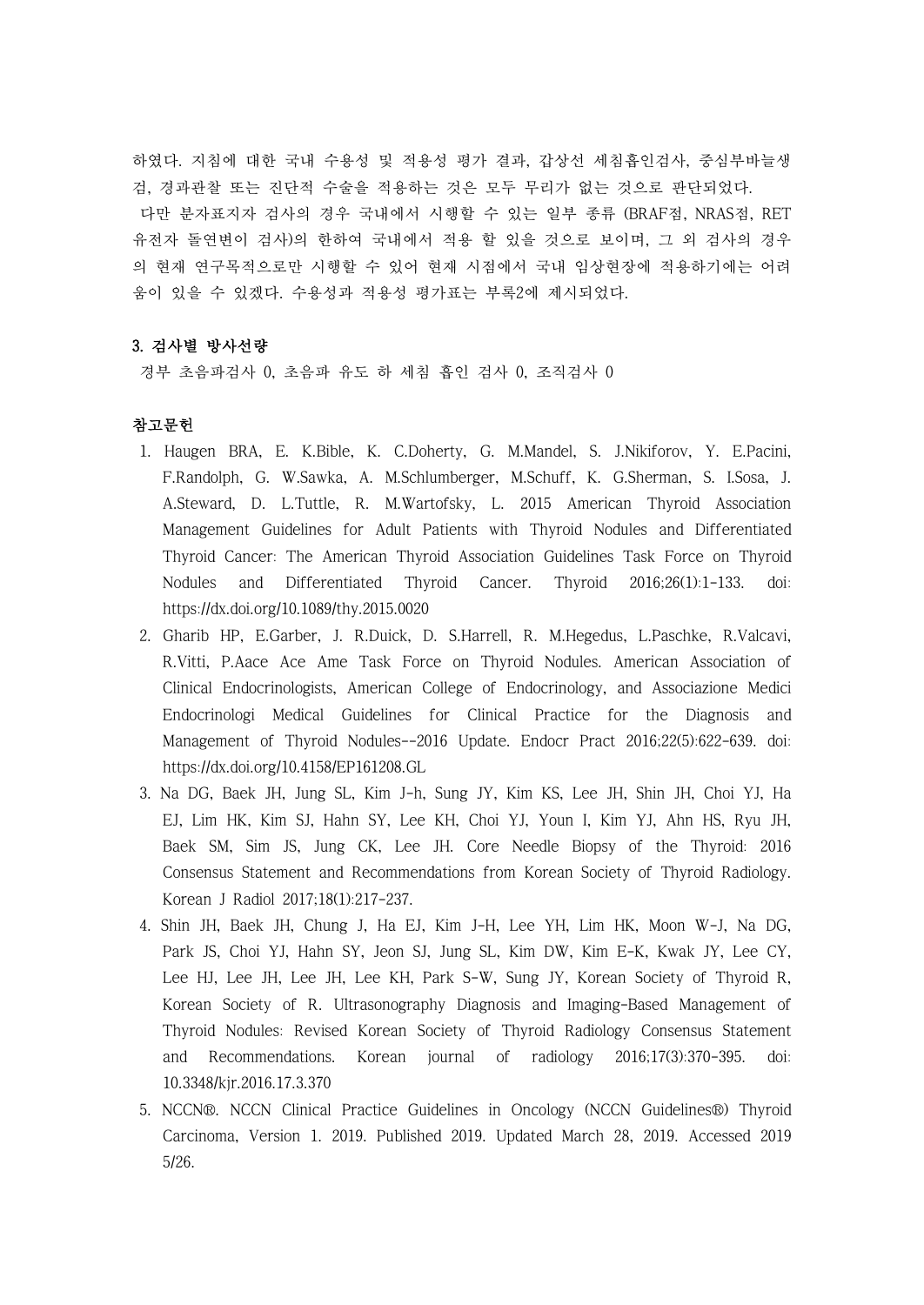- 6. Yi KH, Lee EK, Kang H-C, Koh Y, Kim SW, Kim IJ, Na DG, Nam K-H, Park SY, Park JW, Bae SK, Baek S-K, Baek JH, Lee B-J, Chung K-W, Jung Y-S, Cheon GJ, Kim WB, Chung JH, Rho Y-S. 2016 Revised Korean Thyroid Association Management Guidelines for Patients with Thyroid Nodules and Thyroid Cancer. Int J Thyroidol 2016;9(2):59-126.
- 7. Paschke RC, S.Crescenzi, A.Jarzab, B.Musholt, T. J.Simoes, M. S. European Thyroid Association Guidelines regarding Thyroid Nodule Molecular Fine-Needle Aspiration Cytology Diagnostics. European Thyroid Journal 2017;6(3):115-129. doi: http://dx.doi.org/10.1159/000468519
- 8. Nayar R, Ivanovic M. The indeterminate thyroid fine-needle aspiration: experience from an academic center using terminology similar to that proposed in the 2007 National Cancer Institute Thyroid Fine Needle Aspiration State of the Science Conference. Cancer 2009;117(3):195-202. doi: 10.1002/cncy.20029
- 9. Yang J, Schnadig V, Logrono R, Wasserman PG. Fine-needle aspiration of thyroid nodules: a study of 4703 patients with histologic and clinical correlations. Cancer 2007;111(5):306-315. doi: 10.1002/cncr.22955
- 10. Na DG, Kim JH, Sung JY, Baek JH, Jung KC, Lee H, Yoo H. Core-needle biopsy is more useful than repeat fine-needle aspiration in thyroid nodules read as nondiagnostic or atypia of undetermined significance by the Bethesda system for reporting thyroid cytopathology. Thyroid 2012;22(5):468-475. doi: 10.1089/thy.2011.0185
- 11. Na DG, Min HS, Lee H, Won JK, Seo HB, Kim JH. Role of Core Needle Biopsy in the Management of Atypia/Follicular Lesion of Undetermined Significance Thyroid Nodules: Comparison with Repeat Fine-Needle Aspiration in Subcategory Nodules. Eur Thyroid J 2015;4(3):189-196. doi: 10.1159/000437051
- 12. Hahn SY, Shin JH, Han BK, Ko EY, Ko ES. Ultrasonography-guided core needle biopsy for the thyroid nodule: does the procedure hold any benefit for the diagnosis when fine-needle aspiration cytology analysis shows inconclusive results? The British journal of radiology 2013;86(1025):20130007. doi: 10.1259/bjr.20130007
- 13. Hakala T, Kholova I, Sand J, Saaristo R, Kellokumpu-Lehtinen P. A core needle biopsy provides more malignancy-specific results than fine-needle aspiration biopsy in thyroid nodules suspicious for malignancy. J Clin Pathol 2013;66(12):1046-1050. doi: 10.1136/jclinpath-2013-201559
- 14. Lee KH, Shin JH, Oh YL, Hahn SY. Atypia of undetermined significance in thyroid fine-needle aspiration cytology: prediction of malignancy by US and comparison of methods for further management. Ann Surg Oncol 2014;21(7):2326-2331. doi: 10.1245/s10434-014-3568-y
- 15. Kim SK, Hwang TS, Yoo YB, Han HS, Kim DL, Song KH, Lim SD, Kim WS, Paik NS. Surgical results of thyroid nodules according to a management guideline based on the BRAF(V600E) mutation status. J Clin Endocrinol Metab 2011;96(3):658-664. doi: 10.1210/jc.2010-1082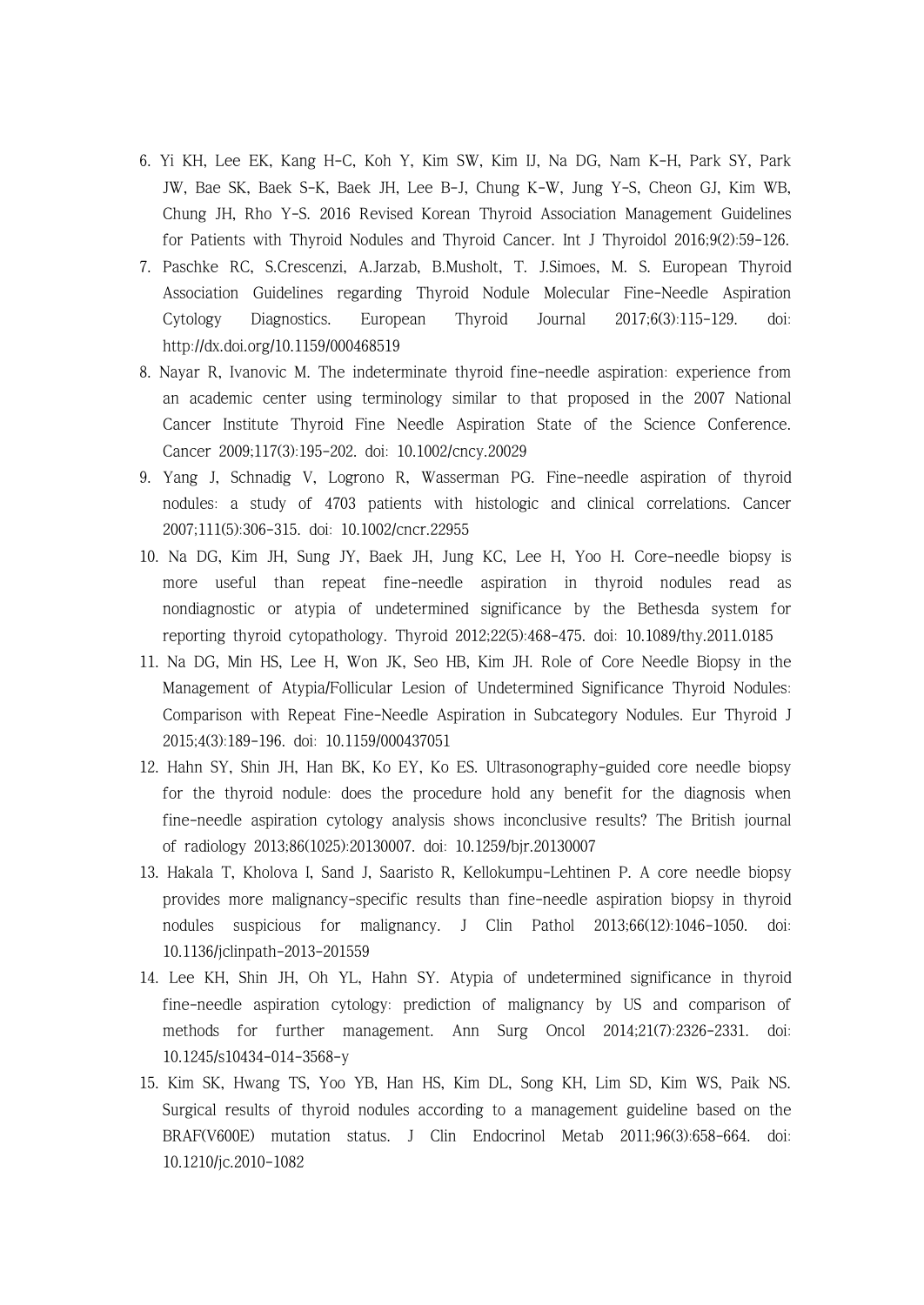- 16. Adeniran AJ, Hui P, Chhieng DC, Prasad ML, Schofield K, Theoharis C. BRAF mutation testing of thyroid fine-needle aspiration specimens enhances the predictability of malignancy in thyroid follicular lesions of undetermined significance. Acta cytologica 2011;55(6):570-575. doi: 10.1159/000333274
- 17. Trimboli P, Treglia G, Condorelli E, Romanelli F, Crescenzi A, Bongiovanni M, Giovanella L. BRAF-mutated carcinomas among thyroid nodules with prior indeterminate FNA report: a systematic review and meta-analysis. Clin Endocrinol (Oxf) 2016;84(3):315-320. doi: 10.1111/cen.12806
- 18. Kloos RT, Reynolds JD, Walsh PS, Wilde JI, Tom EY, Pagan M, Barbacioru C, Chudova DI, Wong M, Friedman L, LiVolsi VA, Rosai J, Lanman RB, Kennedy GC. Does addition of BRAF V600E mutation testing modify sensitivity or specificity of the Afirma Gene Expression Classifier in cytologically indeterminate thyroid nodules? J Clin Endocrinol Metab 2013;98(4):E761-768. doi: 10.1210/jc.2012-3762
- 19. Nikiforov YE, Ohori NP, Hodak SP, Carty SE, LeBeau SO, Ferris RL, Yip L, Seethala RR, Tublin ME, Stang MT, Coyne C, Johnson JT, Stewart AF, Nikiforova MN. Impact of mutational testing on the diagnosis and management of patients with cytologically indeterminate thyroid nodules: a prospective analysis of 1056 FNA samples. J Clin Endocrinol Metab 2011;96(11):3390-3397. doi: 10.1210/jc.2011-1469
- 20. Nikiforov YE, Steward DL, Robinson-Smith TM, Haugen BR, Klopper JP, Zhu Z, Fagin JA, Falciglia M, Weber K, Nikiforova MN. Molecular testing for mutations in improving the fine-needle aspiration diagnosis of thyroid nodules. J Clin Endocrinol Metab 2009;94(6):2092-2098. doi: 10.1210/jc.2009-0247
- 21. Alexander EK, Kennedy GC, Baloch ZW, Cibas ES, Chudova D, Diggans J, Friedman L, Kloos RT, LiVolsi VA, Mandel SJ, Raab SS, Rosai J, Steward DL, Walsh PS, Wilde JI, Zeiger MA, Lanman RB, Haugen BR. Preoperative diagnosis of benign thyroid nodules with indeterminate cytology. The New England journal of medicine 2012;367(8):705-715. doi: 10.1056/NEJMoa1203208
- 22. Labourier E, Shifrin A, Busseniers AE, Lupo MA, Manganelli ML, Andruss B, Wylie D, Beaudenon-Huibregtse S. Molecular Testing for miRNA, mRNA, and DNA on Fine-Needle Aspiration Improves the Preoperative Diagnosis of Thyroid Nodules With Indeterminate Cytology. J Clin Endocrinol Metab 2015;100(7):2743-2750. doi: 10.1210/jc.2015-1158
- 23. Jeong SH, Hong HS, Lee EH, Cha JG, Park JS, Kwak JJ. Outcome of thyroid nodules characterized as atypia of undetermined significance or follicular lesion of undetermined significance and correlation with Ultrasound features and BRAF(V600E) mutation analysis. AJR Am J Roentgenol 2013;201(6):W854-860. doi: 10.2214/AJR.12.9901
- 24. Yoo WS, Choi HS, Cho SW, Moon JH, Kim KW, Park HJ, Park SY, Choi SI, Choi SH, Lim S, Yi KH, Park DJ, Jang HC, Park YJ. The role of ultrasound findings in the management of thyroid nodules with atypia or follicular lesions of undetermined